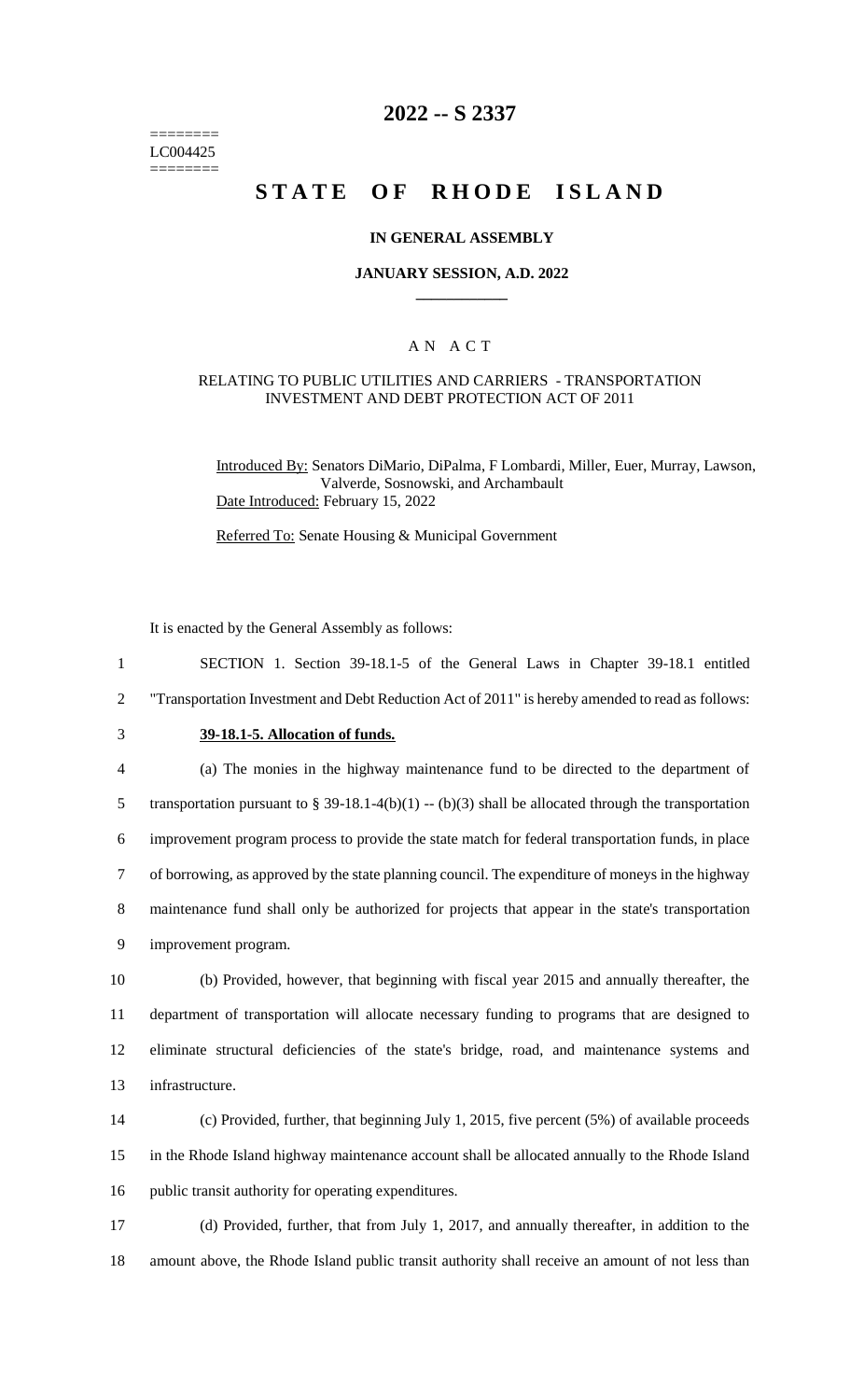five million dollars (\$5,000,000) each fiscal year, except for the period July 1, 2019, through June 2 30, 2022, during which such amount or a portion thereof may come from federal coronavirus relief funds.

 (e) Provided, further, that the Rhode Island public transit authority shall convene a coordinating council consisting of those state agencies responsible for meeting the needs of low- income seniors and persons with disabilities, along with those stakeholders that the authority deems appropriate and are necessary to inform, develop, and implement the federally required coordinated public transit human services transportation plan.

 (1) The council shall develop, as part of the state's federally required plan, recommendations for the appropriate and sustainable funding of the free-fare program for low- income seniors and persons with disabilities, while maximizing the use of federal funds available to support the transportation needs of this population. The council shall report these recommendations to the governor, the speaker of the house of representatives, and the president of the senate no later than November 1, 2018.

(2) The council shall develop a pilot program designed to address the needs of individuals

16 whose disability prevents independent use of the fixed route system and who do not fall within the

17 three quarter (3/4) of mile of a fixed route as required for ADA paratransit services. The council

18 shall implement the pilot program no later than January 1, 2023.

SECTION 2. This act shall take effect upon passage.

======== LC004425 ========